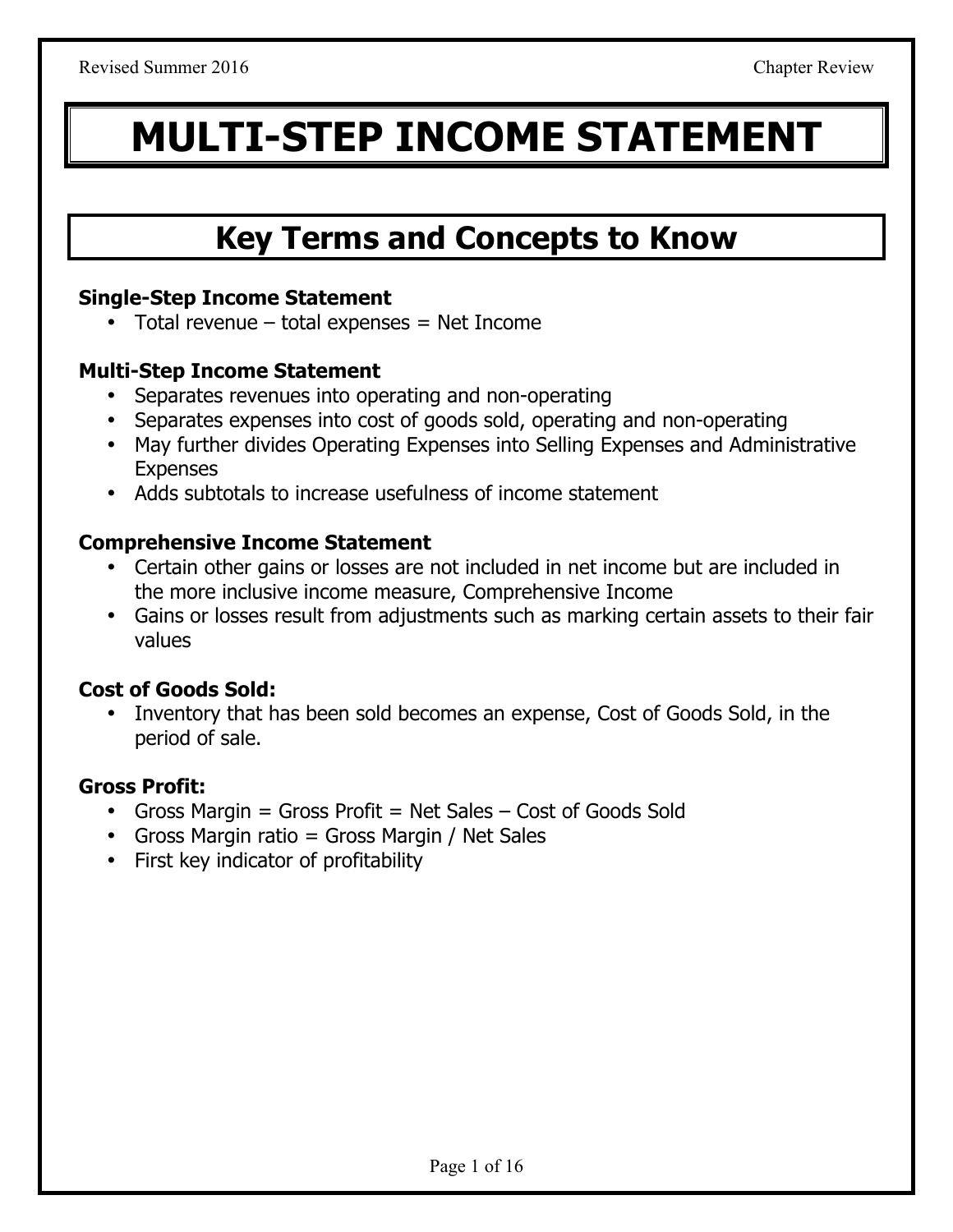## **Key Topics to Know**

#### **Single-Step Income Statement**

- Very simple format:
	- $\circ$  One section for total revenue, including operating and non-operating revenues
	- o Second section for total expenses, including operating and non-operating expenses
	- $\circ$  Single step is to subtract total expenses from total revenues to determine net income

#### **Multi-Step Income Statement**

- Highlights the components of net income:
	- o Separates revenues into operating and non-operating
	- o Separates expenses into cost of goods sold, operating and non-operating
	- o May further divides Operating Expenses into Selling Expenses and Administrative Expenses
	- o Operating results are reported as Income from Operations
	- o Adds subtotals to increase usefulness of income statement
- More complex format:
	- $\circ$  Net Sales = Sales + transportation-in sales returns and allowances sales discounts
	- $\circ$  Gross Profit or Gross Margin = Net Sales Cost of Goods sold
	- $\circ$  Operating Income = Gross Profit Operating Expenses (end of operating revenues and expenses)
	- $\circ$  Net Income = Operating Income + Non-operating Revenues Nonoperating Expenses – Income Tax Expense
	- $\circ$  Comprehensive Income = Net Income + Other Comprehensive Income  $-$ Other Comprehensive Expenses

Key changes compared to the single-step income statement include:

- Gross-to-Net Sales to account for contra-revenue accounts
- Gross Profit to report the margin or profit remaining after covering the cost of merchandise sold that is available to cover operating expenses
- May also separating Operating Expenses into Selling Expenses and Administrative Expenses to provide an additional level detail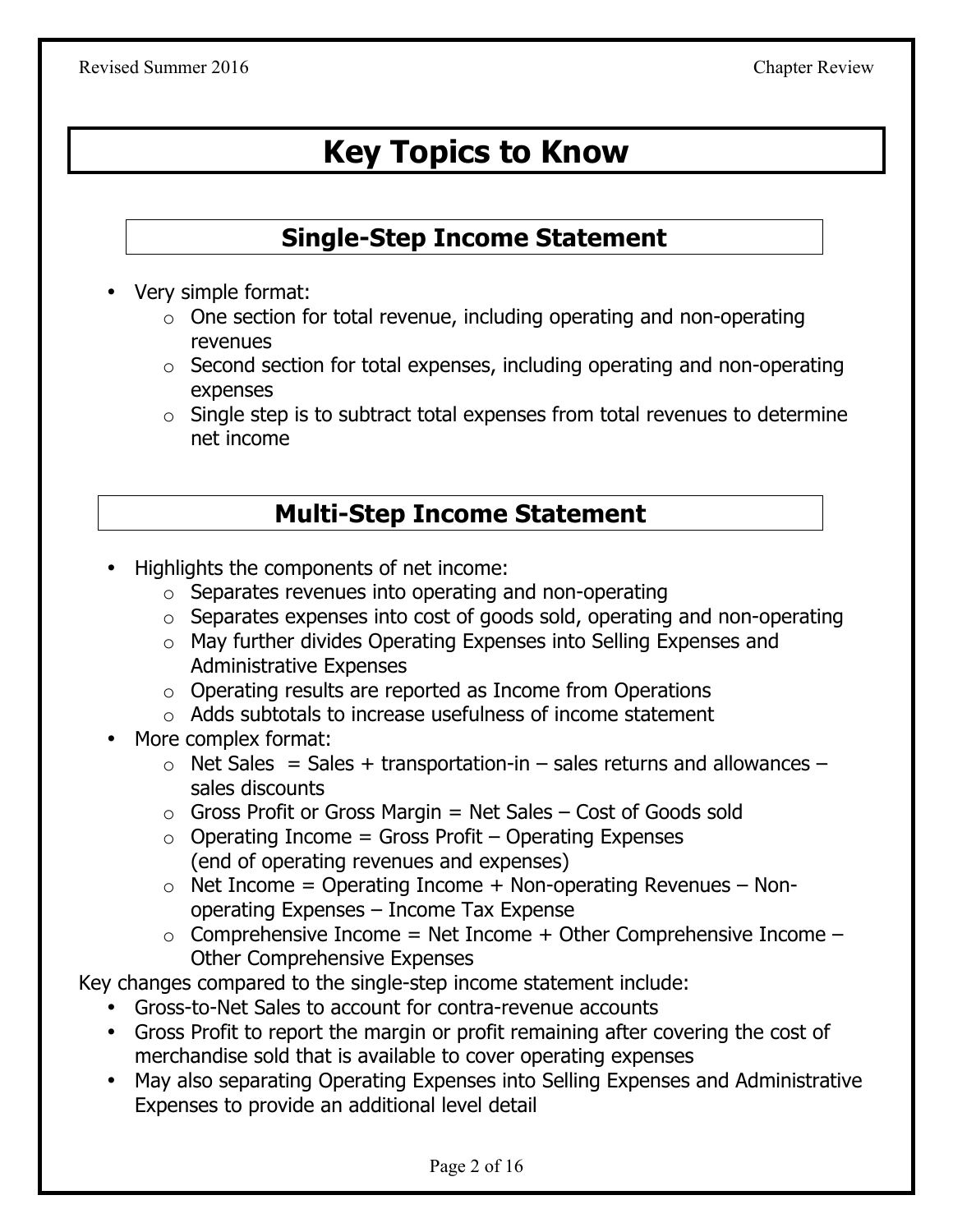Revised Summer 2016 Chapter Review

- Income from Operations to report the profitability of the company's reason for being in business
- Other Income and Other Expense to identify the revenues and expenses not related to the company's reason for being in business
- Income tax expense would be reported between net other revenues and expenses and Net Income.

| <b>Gross Sales</b>               |         | \$500,000 |
|----------------------------------|---------|-----------|
| Less: Sales Returns & allowances | \$5,000 |           |
| Less: Sales Discounts            | 3,000   | 8,000     |
| <b>Net Sales</b>                 |         | 492,000   |
| <b>Cost of Merchandise Sold</b>  |         | 294,000   |
| <b>Gross Profit</b>              |         | 198,000   |
| <b>Operating Expenses:</b>       |         |           |
| <b>Selling Expenses</b>          | 50,000  |           |
| <b>Admin Expense</b>             | 45,000  |           |
| <b>Total Operating Expenses</b>  |         | 95,000    |
| <b>Income from Operations</b>    |         | 103,000   |
| Other Income:                    |         |           |
| <b>Interest Revenue</b>          | 1,000   |           |
| Other Expenses:                  |         |           |
| <b>Interest Expense</b>          | 700     | 300       |
| Income tax expense               |         | 30,000    |
| Net Income                       |         | \$73,700  |

#### **Example #1**

A portion of the adjusted trial balance for the G Company is shown below.

|           | Sales (net of \$8,000 sales discounts and \$24,500                                             |           |           |
|-----------|------------------------------------------------------------------------------------------------|-----------|-----------|
|           | sales returns and allowances)                                                                  |           | \$417,500 |
|           | Cost of goods sold                                                                             | \$210,000 |           |
|           | Salaries expense                                                                               | 38,000    |           |
|           | Depreciation expense—building                                                                  | 40,000    |           |
|           | Advertising expense                                                                            | 12,300    |           |
|           | Office supplies expense                                                                        | 3,500     |           |
|           | Gain on disposal of store equipment                                                            |           | 3,000     |
|           | Interest expense                                                                               | 1,000     |           |
| Required: | Prepare a single-step income statement<br>a)<br>Prepare a multiple-step income statement<br>b) |           |           |
|           |                                                                                                |           |           |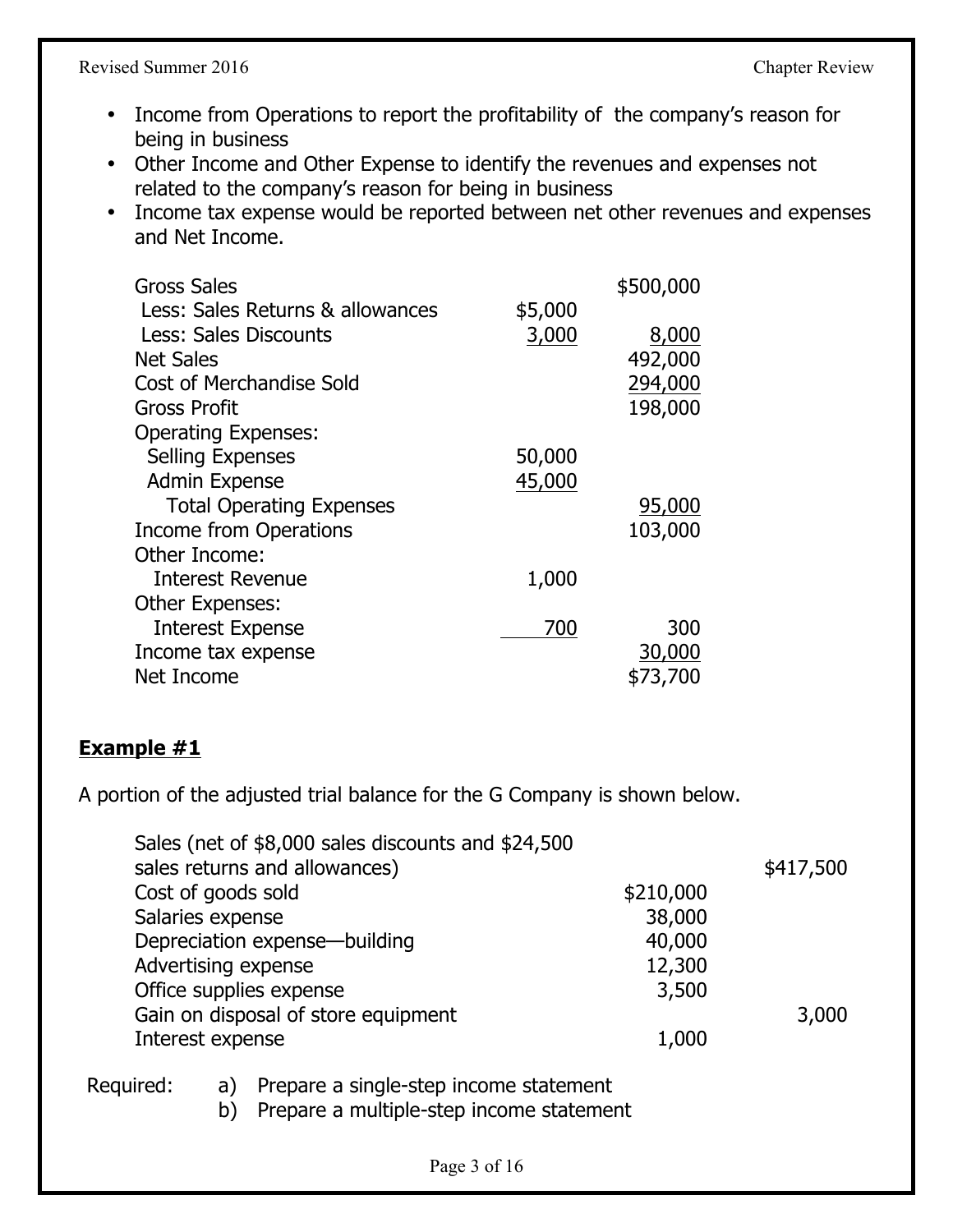#### **Solution #1**

#### a)

### **G Company Income Statement For the year ended December 31**

| Revenues                            |           |           |
|-------------------------------------|-----------|-----------|
| <b>Net Sales</b>                    | \$417,500 |           |
| Gain on disposal of store equipment | 3,000     |           |
| <b>Total revenues</b>               |           | \$420,500 |
| Expenses:                           |           |           |
| Cost of goods sold                  | \$210,000 |           |
| Sales salaries expense              | 38,000    |           |
| Depreciation expense—building       | 40,000    |           |
| Advertising expense                 | 12,300    |           |
| Office supplies expense             | 3,500     |           |
| Interest expense                    | 1,000     |           |
| <b>Total expenses</b>               |           | 304,800   |
| Net income                          |           | \$115,700 |
|                                     |           |           |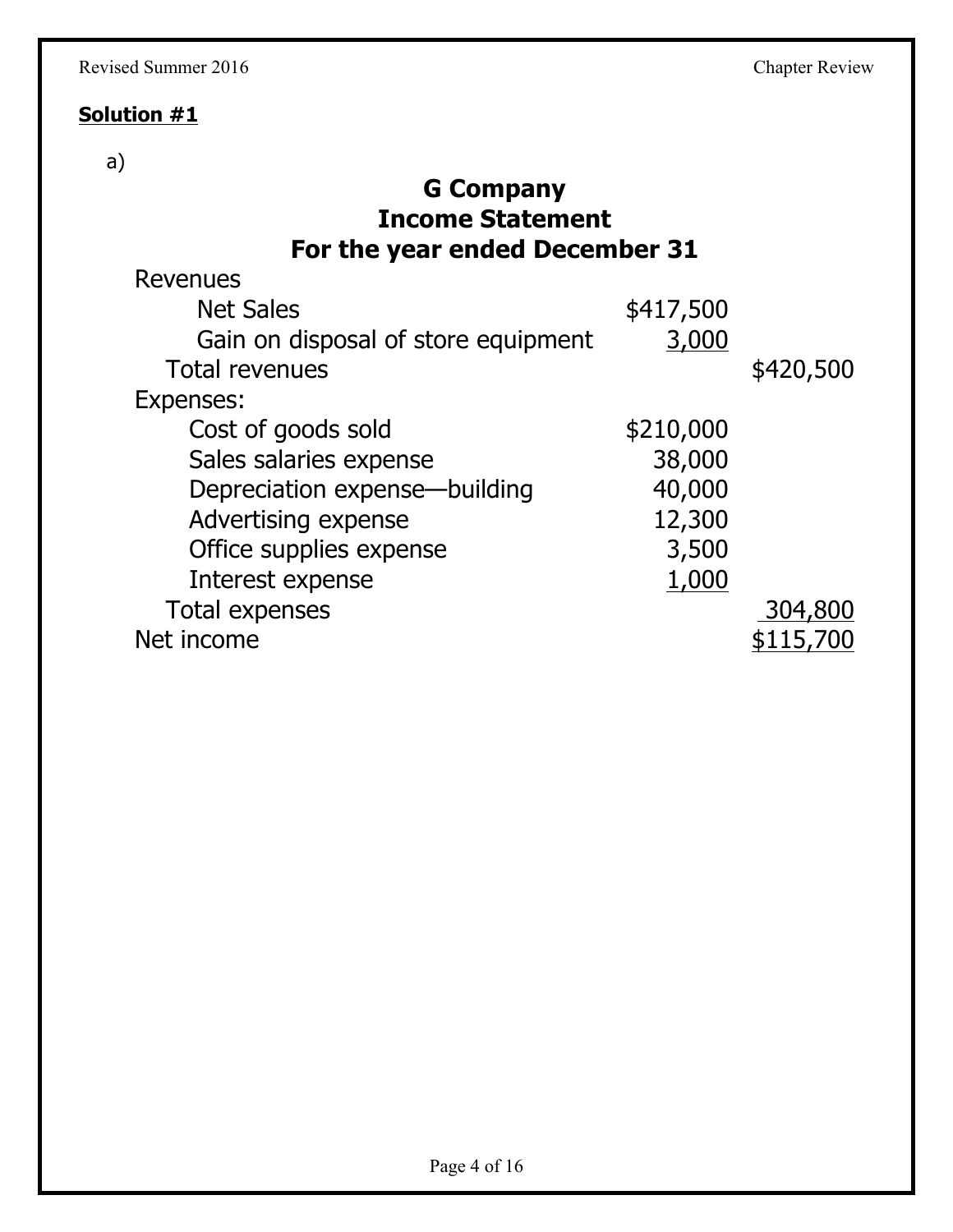b)

| <b>G Company</b><br><b>Income Statement</b> |          |               |
|---------------------------------------------|----------|---------------|
| For the year ended December 31              |          |               |
| <b>Sales</b>                                |          | \$450,000     |
| Less: Sales discounts                       | \$8,000  |               |
| Sales returns and allowances                | 24,500   | <u>32,500</u> |
| Net sales                                   |          | \$417,500     |
| Cost of goods sold                          |          | 210,000       |
| Gross profit                                |          | 207,500       |
| Operating expenses                          |          |               |
| Sales salaries expense                      | \$38,000 |               |
| Depreciation expense—building               | 40,000   |               |
| Advertising expense                         | 12,300   |               |
| Office supplies expense                     | 3,500    |               |
| Total operating expenses                    |          | 93,800        |
| Income from operations                      |          | 113,700       |
| Other revenues and gains (expenses          |          |               |
| and losses)                                 |          |               |
| Gain on disposal of store equipment         | 3,000    |               |
| Interest expense                            | (1,000)  | 2,000         |
| Net income                                  |          | \$115,700     |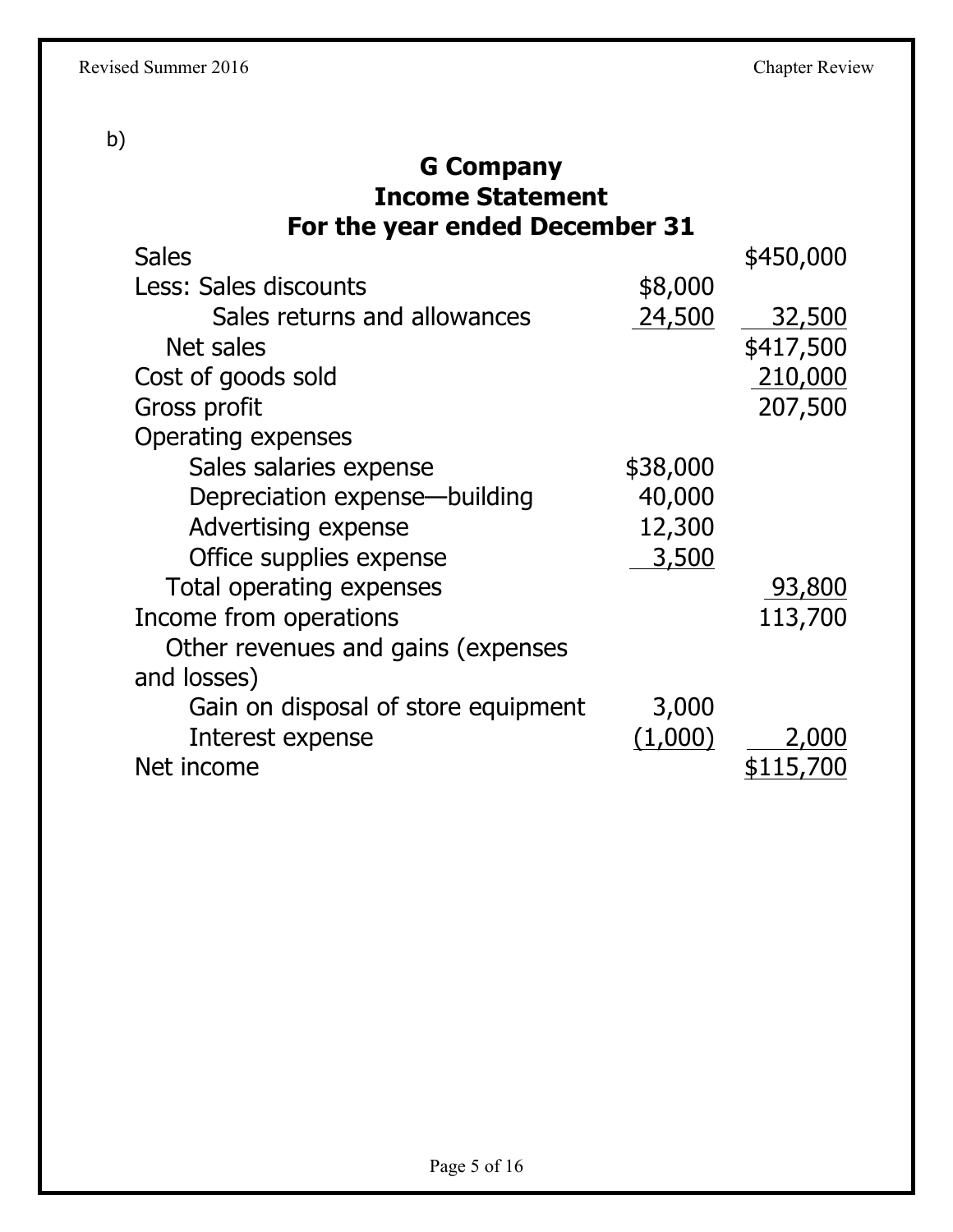### **Practice Problems**

#### **Practice Problem #1**

B Company provided an adjusted trial balance as of December 31.

| Cash<br>Merchandise inventory             | <b>Debit</b><br>\$34,400<br>32,000 | Credit    |
|-------------------------------------------|------------------------------------|-----------|
| Inventory returns estimated               | 4,000                              |           |
| Store equipment                           | 75,900                             |           |
| Accumulated depreciation-store equipment  |                                    | \$22,000  |
| Office equipment                          | 60,000                             |           |
| Accumulated depreciation-office equipment |                                    | 15,000    |
| Accounts payable                          |                                    | 35,000    |
| Sales refund payable                      |                                    | 7,000     |
| Notes payable                             |                                    | 10,000    |
| Common stock                              |                                    | 1,000     |
| Retained earnings                         |                                    | 109,700   |
| <b>Dividends</b>                          | 48,000                             |           |
| <b>Sales</b>                              |                                    | 325,000   |
| Sales discounts                           | 6,000                              |           |
| Sales returns and allowances              | 16,500                             |           |
| Cost of goods sold                        | 195,000                            |           |
| Selling expenses                          | 32,500                             |           |
| General and administrative expenses       | 19,800                             |           |
| Interest expense                          | 600                                |           |
| Total                                     | \$524,700                          | \$524,700 |

Required: a) Prepare a single-step income statement

b) Prepare a multiple-step income statement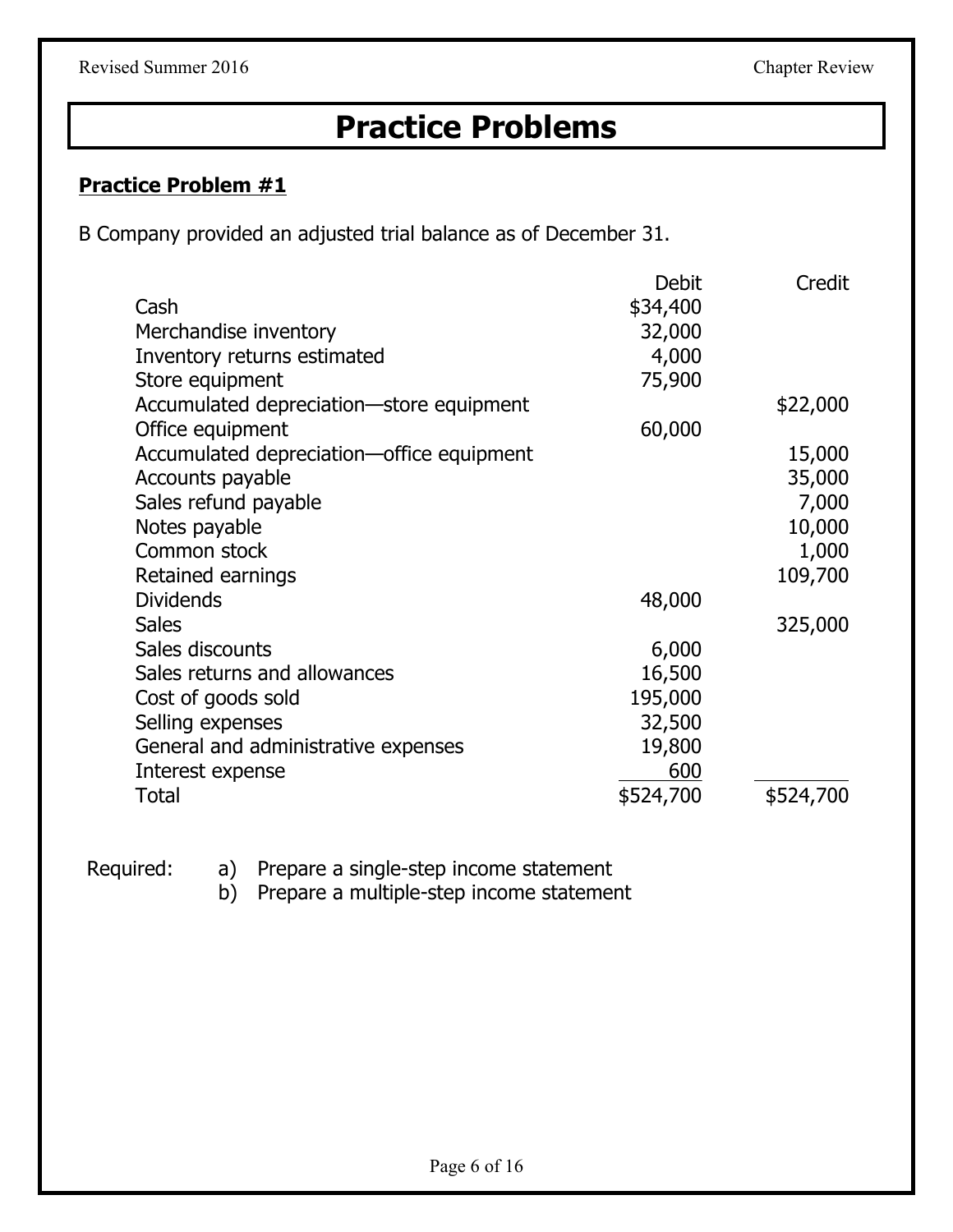#### **Practice Problem #2**

Following are 6 statements about income statements.

\_\_\_\_\_\_\_\_\_\_\_\_\_\_\_\_\_\_\_\_\_\_\_\_\_\_\_\_\_.

- 1. \_\_\_\_\_\_\_\_\_\_\_\_\_\_\_\_\_\_\_\_\_\_\_\_ expenses are those costs that support a company's overall operations and include expenses related to accounting, human resource management, and financial management.
- 2. A **Example 2.** A come statement format shows detailed computations of net sales and other costs and expenses, and reports subtotals for various classes of items.
- 3. A **Example 2.** income statement includes cost of goods sold as another expense and shows only one subtotal for total expenses.
- 4. Non-operating activities reported on the income statement that includes interest, dividend, and rent revenues, and gains from asset disposals are called
- 5. Non-operating activities reported on the income statement that includes interest expense, losses from asset disposals, and casualty losses are called
- \_\_\_\_\_\_\_\_\_\_\_\_\_\_\_\_\_\_\_\_\_\_\_\_\_\_\_\_. 6. When a company has no reportable non-operating activities, its income from operations is reported as  $\blacksquare$

Required: Fill in the blanks with the correct answers.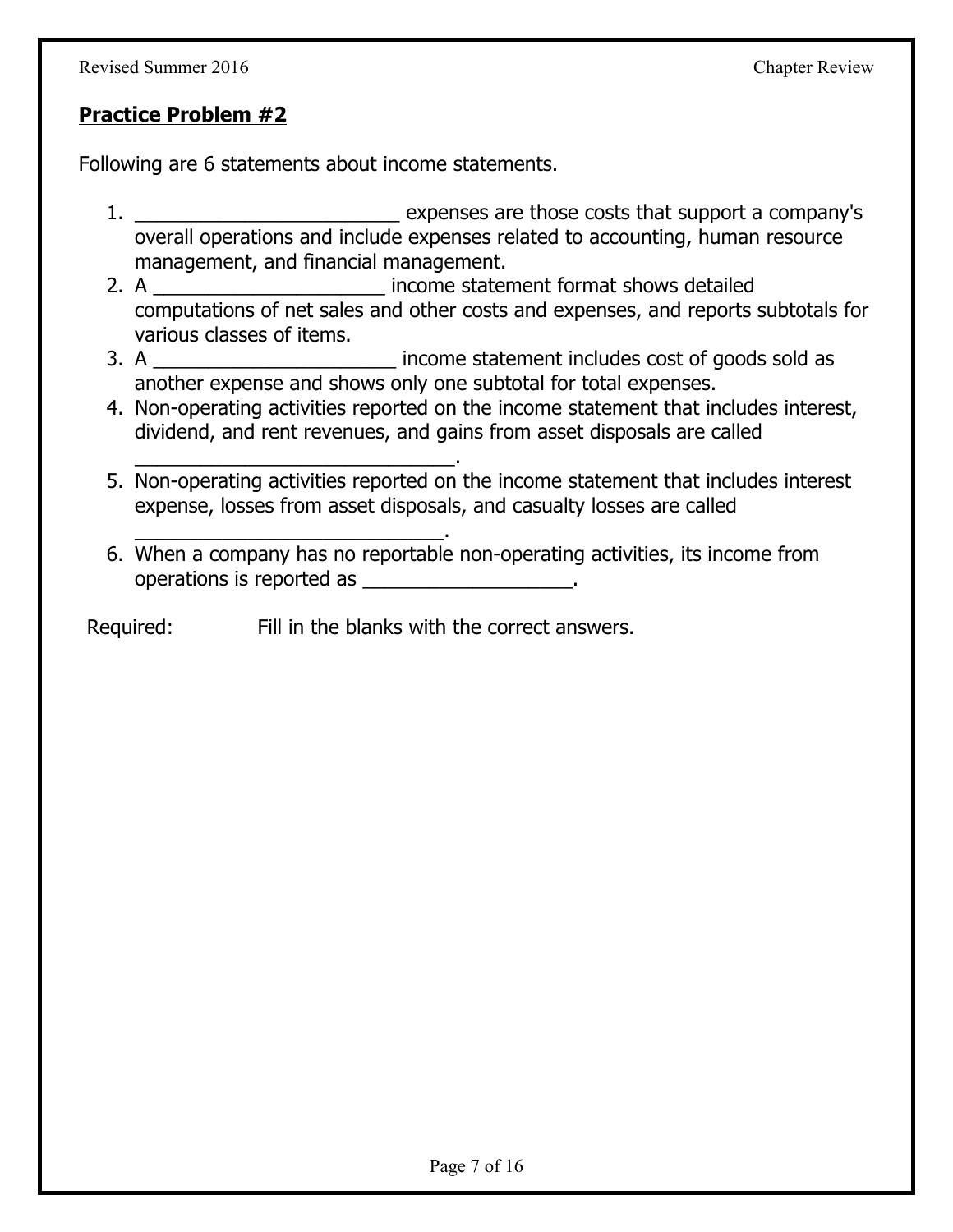#### **Practice Problem #3**

T Company reported the following information on its income statement for the first quarter of the year.

|                              | January   | February  | March   |
|------------------------------|-----------|-----------|---------|
| <b>Sales</b>                 | \$375,000 | \$750,000 |         |
| Sales returns and allowances | 32,000    |           | 25,000  |
| Sales discounts              | 12,000    | 9,000     | 15,000  |
| Net sales                    |           | 736,000   |         |
| Cost of merchandise sold     | 255,000   |           | 620,000 |
| Gross profit                 |           | 310,000   | 185,000 |

Required: Calculate the missing information.

#### **Practice Problem #4**

A multi-step income statement showed net sales of \$870,000, cost of goods sold of \$376,000, and total operating expenses of \$330,000 for the fiscal year ended December 31, 2016.

- Required: a) What was the gross profit?
	- b) What was the net income from operations?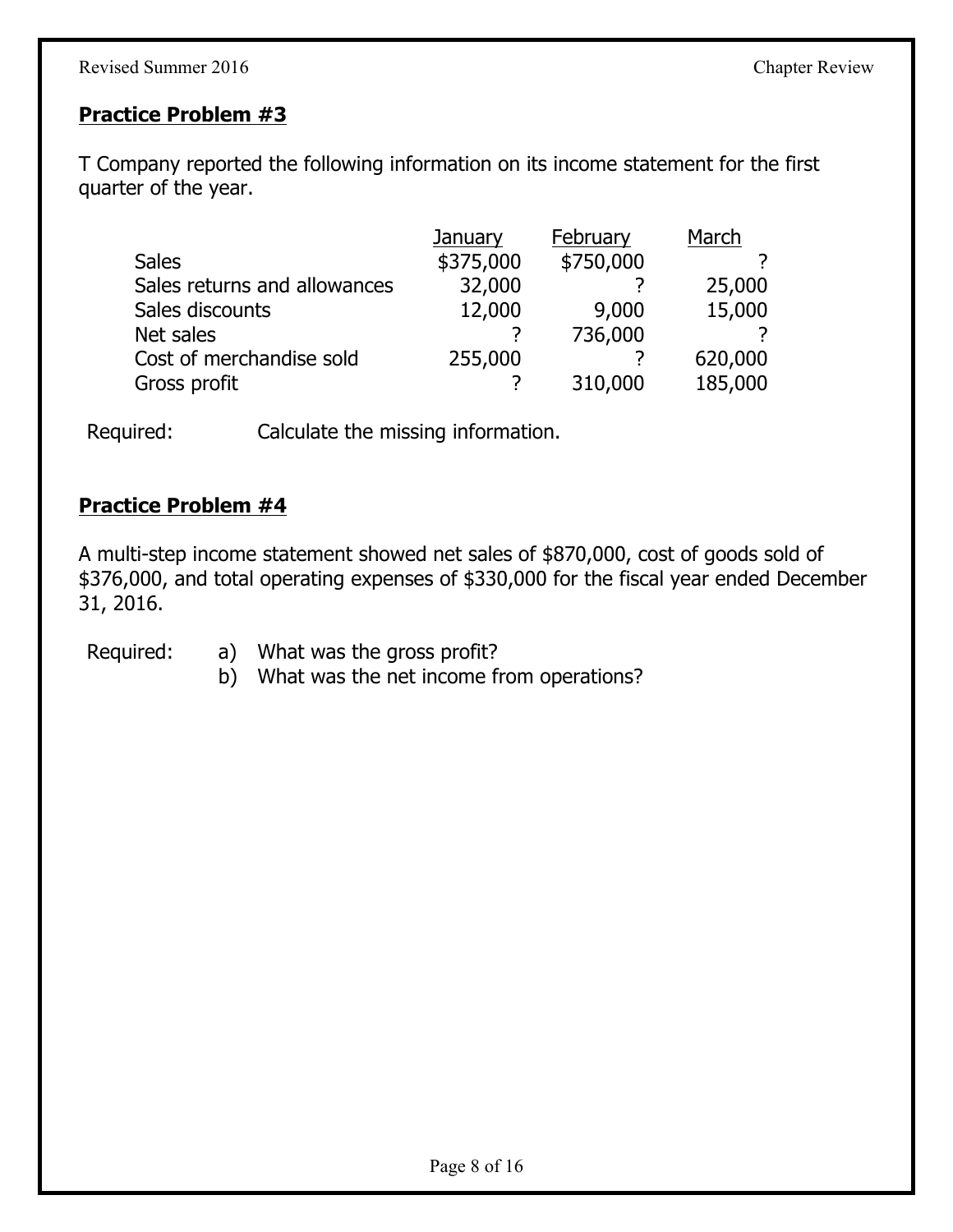Revised Summer 2016

### **True / False Questions**

- 1. A multiple-step income statement shows detailed computations of net sales and reports subtotals for various groups of items. True False
- 2. Operating expenses in a multiple-step income statement are classified into two categories: selling expenses and cost of goods sold.
	- a)True False
- 3. Expenses related to accounting, human resource management, and financial management are classified as non-operating expenses in a multiple-step income statement. True False
- 4. When a company preparing a multiple-step income statement has no reportable non-operating activities, its income from operations is simply labeled net income. True False
- 5. A single-step income statement includes cost of goods sold as another expense and shows only one subtotal for total expenses. True False
- 6. Advertising expense is reported as part of operating expenses in the seller's multiple-step income statement. True False
- 7. Comprehensive Income includes gains and losses also included in the determination of net income True False
- 8. If a company has beginning inventory of \$15,000, purchases during the year of \$75,000, and ending inventory of \$20,000, cost of goods sold equals \$70,000. True False
- 9. Gross profit equals net sales of inventory less cost of goods sold. True False
- 10. Sales revenue minus cost of goods sold is referred to as operating income. True False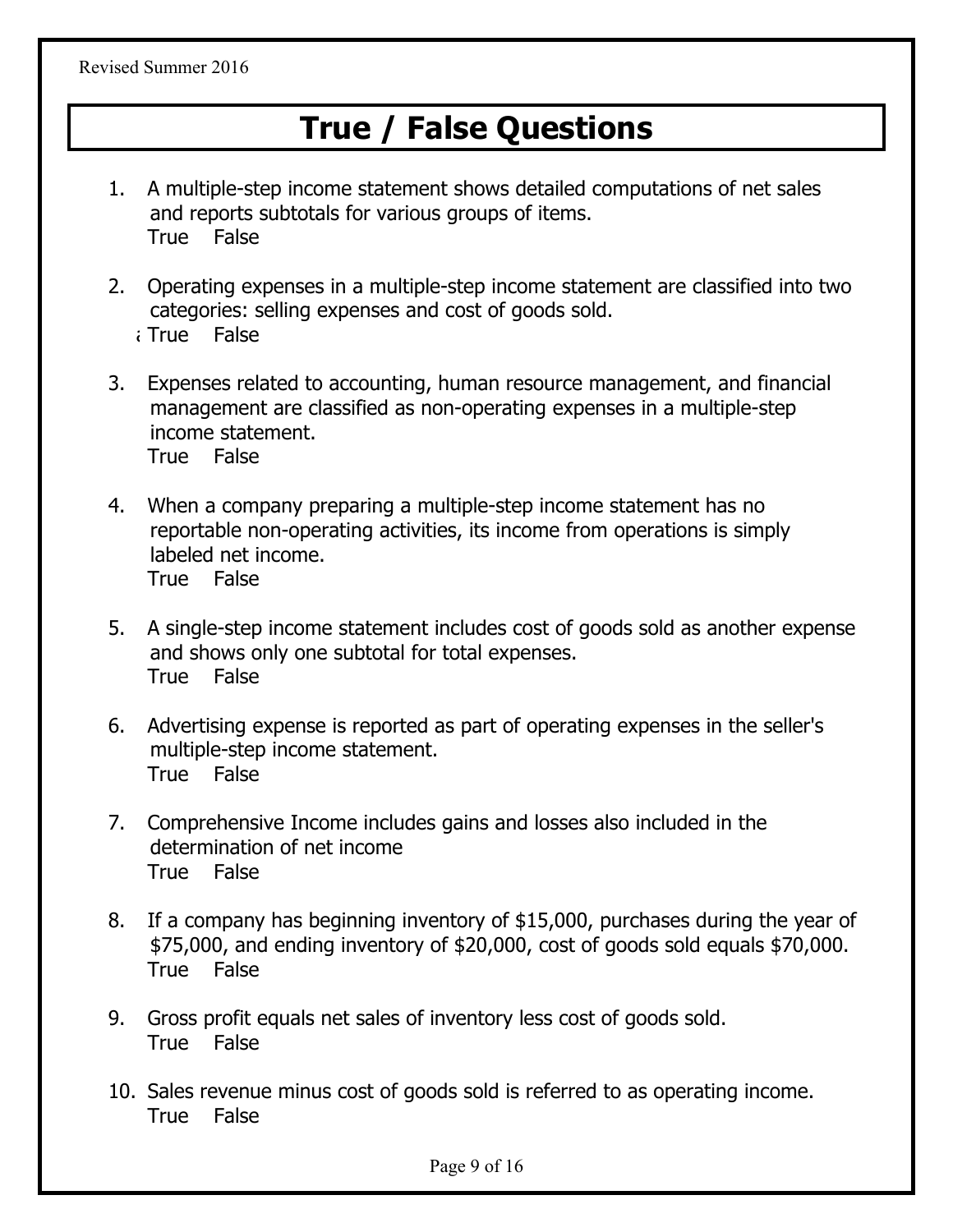### **Multiple Choice Questions**

- 1. An income statement that includes cost of goods sold as another expense and shows only one subtotal for total expenses is a:
	- a) Single-step income statement.
	- b) Balanced income statement.
	- c) Multiple-step income statement.
	- d) Simplified income statement.
- 2. Expenses that support the overall operations of a business and include the expenses relating to accounting, human resource management, and financial management are called:
	- a) Cost of goods sold
	- b) Operating expenses.
	- c) Non-operating expenses
	- d) Comprehensive expenses
- 3. P Company had cash sales of \$94,275, credit sales of \$83,450, sales returns and allowances of \$1,700, and sales discounts of \$3,475. P Company's net sales for this period equal:
	- a) \$94,275.
	- b) \$174,250.
	- c) \$172,550.
	- d) \$176,025.
- 4. Multiple-step income statements:
	- a) Are required by the FASB and IASB.
	- b) List cost of goods sold as an operating expense.
	- c) Are only used by service businesses
	- d) Contain more detail than a simple listing of revenues and expenses.
- 5. S Company has net sales of \$752,000 and cost of goods sold of \$543,000. Its net income is \$17,530. The company's gross margin and operating expenses, respectively, are:
	- a) \$209,000 and \$191,470
	- b) \$191,470 and \$209,000
	- c) \$525,470 and \$227,000
	- d) \$227,000 and \$525,470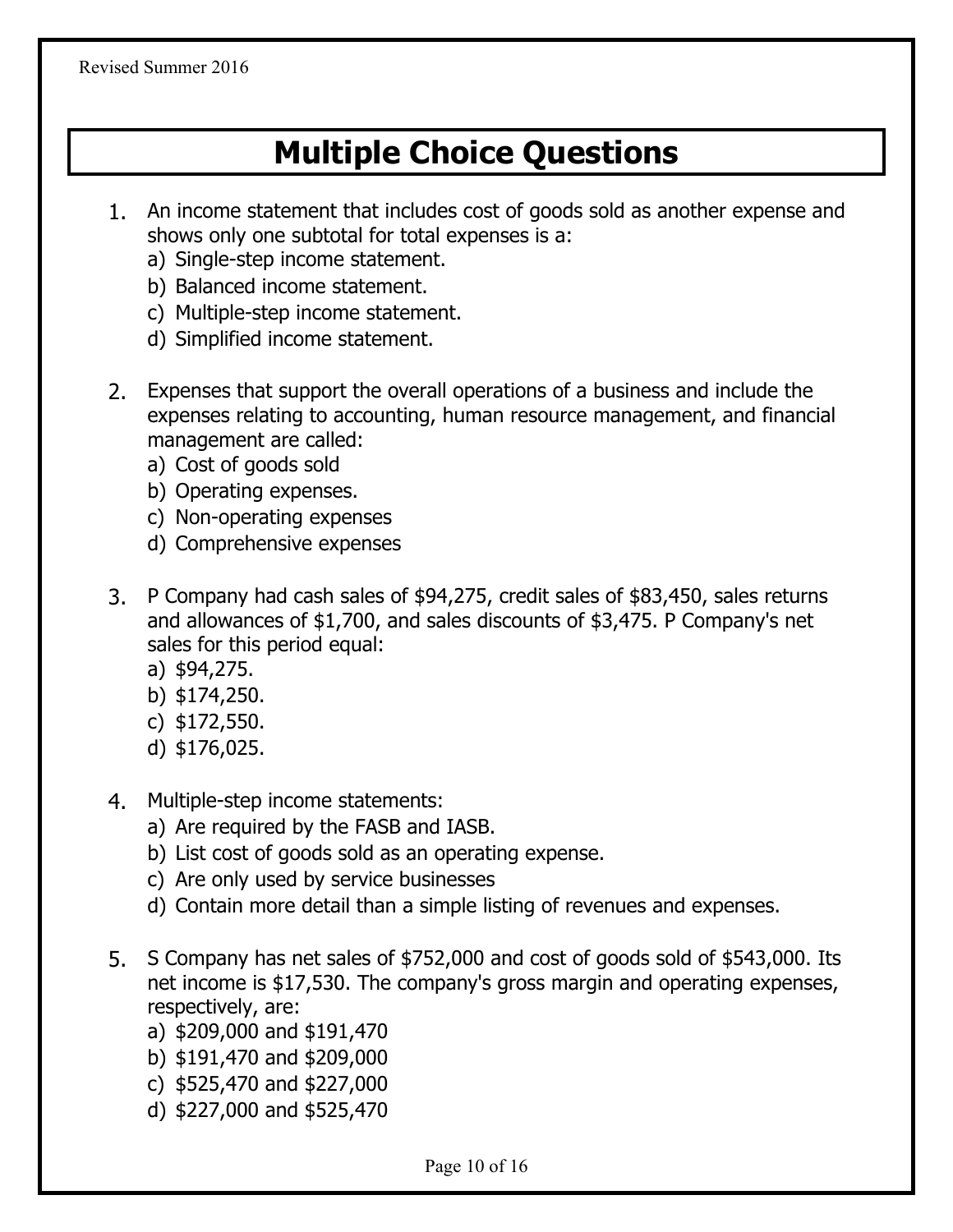- 6. G Company had \$800,000 in net sales, \$350,000 in gross profit, and \$200,000 in operating expenses. Cost of goods sold equals:
	- a) \$150,000.
	- b) \$450,000.
	- c) \$800,000.
	- d) \$350,000.
- 7. C Company had \$800,000 in sales, sales discounts of \$12,000, sales returns and allowances of \$18,000, cost of goods sold of \$380,000, and \$275,000 in operating expenses. Gross profit equals:
	- a) \$770,000.
	- b) \$115,000.
	- c) \$390,000.
	- d) \$402,000.
- 8. Which of the following would be classified as Other Income or Other Expense?
	- a) Advertising Expense
	- b) Interest Expense
	- c) Transportation Out
	- d) Cost of merchandise sold
- 9. Gross Margin is calculated as:
	- a) Sales less cost of merchandise sold
	- b) Sales less merchandise inventory
	- c) Sales less expenses
	- d) Sales less operating expenses
- 10. A Company's gross profit ratio has steadily declined for 5 years while the net profit ratio has remained constant. The most likely reason for this pattern is:
	- a) Cost of merchandise sold and operating expenses both increased each year
	- b) Selling price and operating expenses have both decreased each year
	- c) Cost of merchandise sold and operating expenses both decreased each year
	- d) Selling price decreased and operating expenses increased each year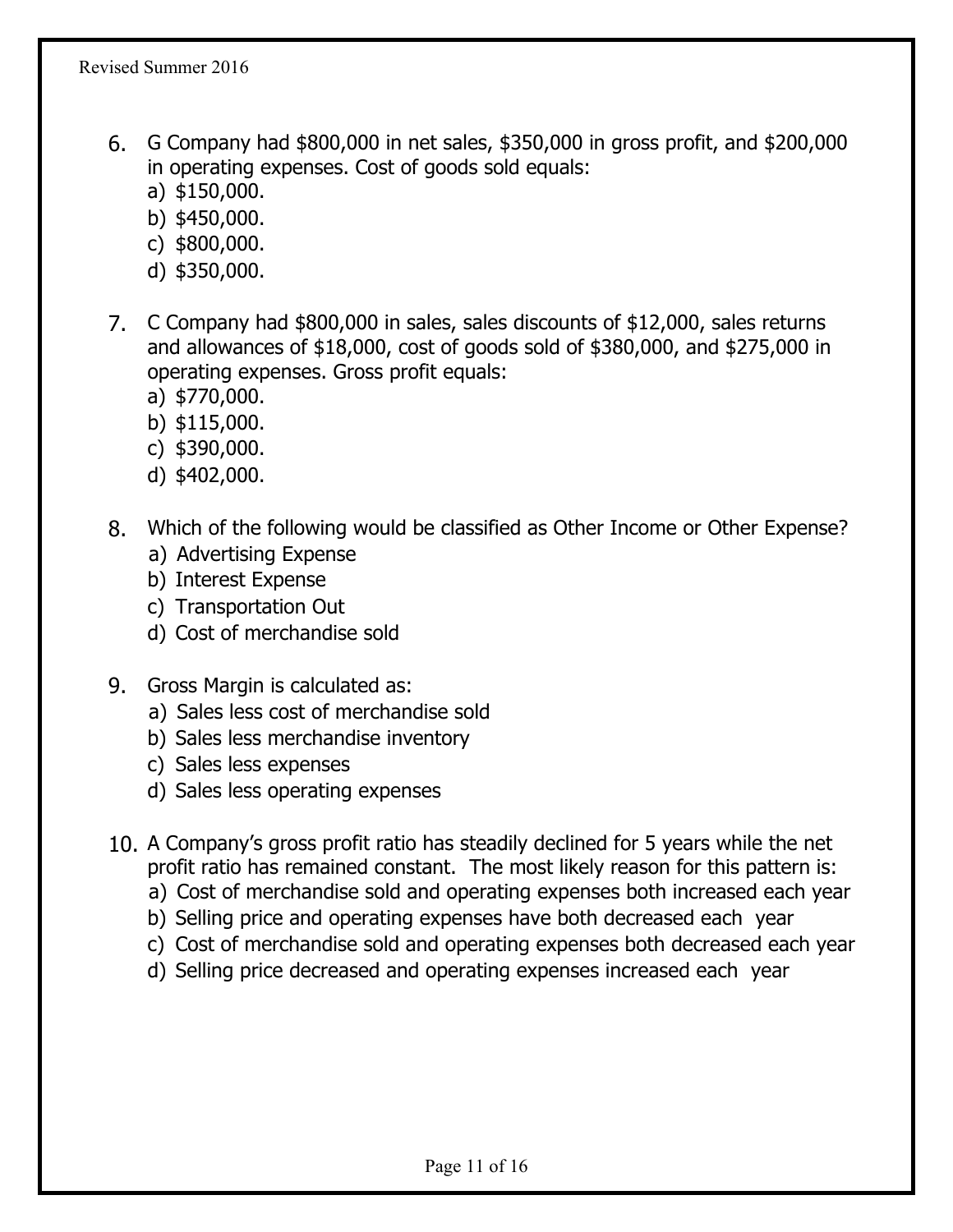Revised Summer 2016

## **Solutions to Practice Problems**

#### **Practice Problem #1**

a)

#### **B Company Income Statement For the year ended December 31**

| Revenues:          |          |
|--------------------|----------|
| Net sales          | 302,500  |
| Expenses:          |          |
| Cost of goods sold | 195,000  |
| Operating expenses | 52,300   |
| Interest expense   | 600      |
| Total expenses     | 247,900  |
| Net income         | \$54,600 |

b)

#### **B Company Income Statement For the year ended December 31**

| <b>Sales</b>                        |         | \$325,000 |
|-------------------------------------|---------|-----------|
| Less: Sales discounts               | \$6,000 |           |
| Sales returns and allowances        | 16,500  | 22,500    |
| Net sales                           |         | 302,500   |
| Cost of goods sold                  |         | 195,000   |
| Gross profit                        |         | 107,500   |
| Operating expenses                  |         |           |
| Selling expenses                    | 32,500  |           |
| General and administrative expenses | 19,800  |           |
| Total operating expenses            |         | 52,300    |
| Income from operations              |         | 55,200    |
| Other expenses                      |         |           |
| Interest expense                    |         | 600       |
| Net income                          |         |           |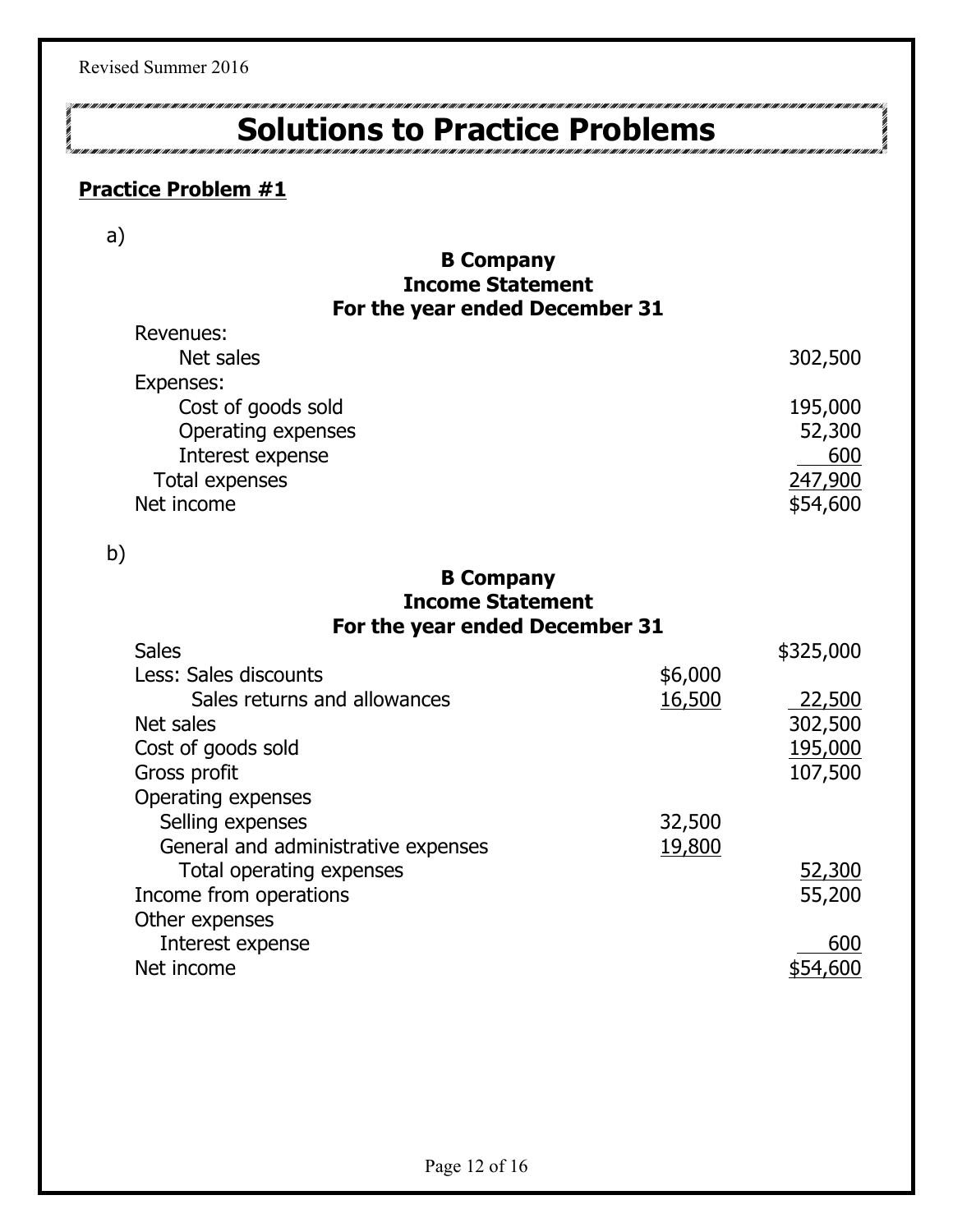#### **Practice Problem #2**

- 1. Operating
- 2. Multiple-step
- 3. Single-step
- 4. Other revenues and gains
- 5. Other expenses and losses
- 6. Net income

#### **Practice Problem #3**

| January<br><b>Sales</b><br>- Sales Returns & Allowances<br>- Sales Discounts<br><b>Net Sales</b><br>-Cost of Merchandise Sold<br><b>Gross Profit</b> |           | (32,000)<br>(12,000)                                  | \$375,000<br>331,000<br>(255,000)<br>\$76,000 |
|------------------------------------------------------------------------------------------------------------------------------------------------------|-----------|-------------------------------------------------------|-----------------------------------------------|
|                                                                                                                                                      |           |                                                       |                                               |
| <b>February</b><br><b>Sales</b><br>- Sales Returns &                                                                                                 |           | $$750,000$ $750,000 - x - 9,000 = 736,000$            |                                               |
| Allowances                                                                                                                                           |           | $x$ 741,000 – $x = 736,000$                           |                                               |
| - Sales Discounts                                                                                                                                    |           | $(9,000)$ $x = 5,000$                                 |                                               |
| <b>Net Sales</b><br>- Cost of                                                                                                                        |           | $736,000$ $736,000 - y = 310,000$                     |                                               |
| Merchandise Sold<br><b>Gross Profit</b>                                                                                                              | \$310,000 | $y \ y = 426,000$                                     |                                               |
| March<br><b>Sales</b><br>- Sales Returns &                                                                                                           |           | $X \times -25,000 - 15,000 = y$                       |                                               |
| Allowances                                                                                                                                           | (25,000)  |                                                       |                                               |
| - Sales Discounts<br><b>Net Sales</b><br>- Cost of                                                                                                   |           | $(15,000)$ y - 620,000 = 185,000<br>$Y \ y = 805,000$ |                                               |
| Merchandise Sold<br><b>Gross Profit</b>                                                                                                              | 185,000   | $(620,000)$ x = 845,000                               |                                               |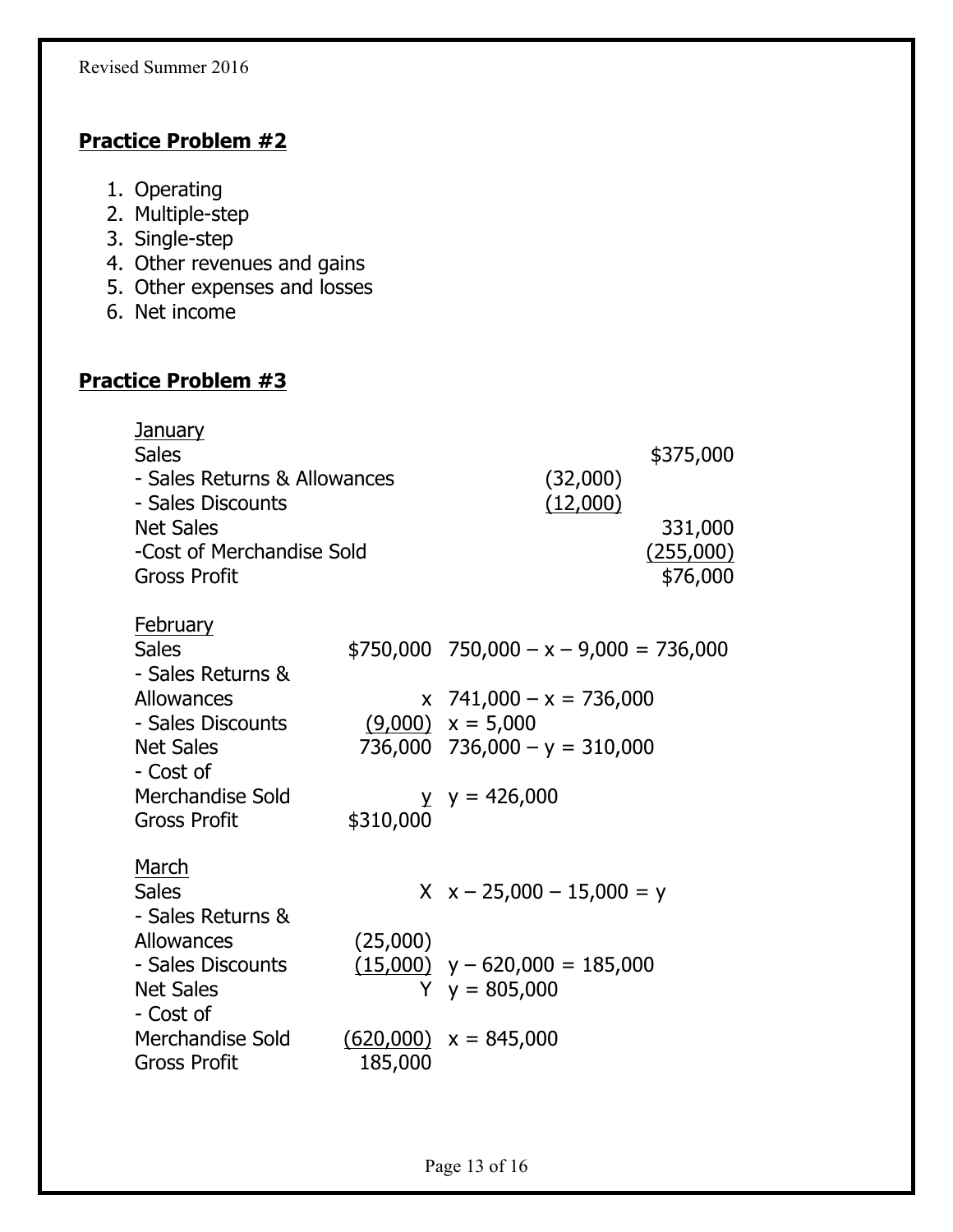#### Revised Summer 2016 Chapter Review

#### **Practice Problem #4**

| <b>Net Sales</b>           | \$870,000 |
|----------------------------|-----------|
| Cost of Goods Sold         | 376,000   |
| Gross Margin               | 494,000   |
| <b>Operating Expenses</b>  | 330,000   |
| Net Income from Operations | \$164,000 |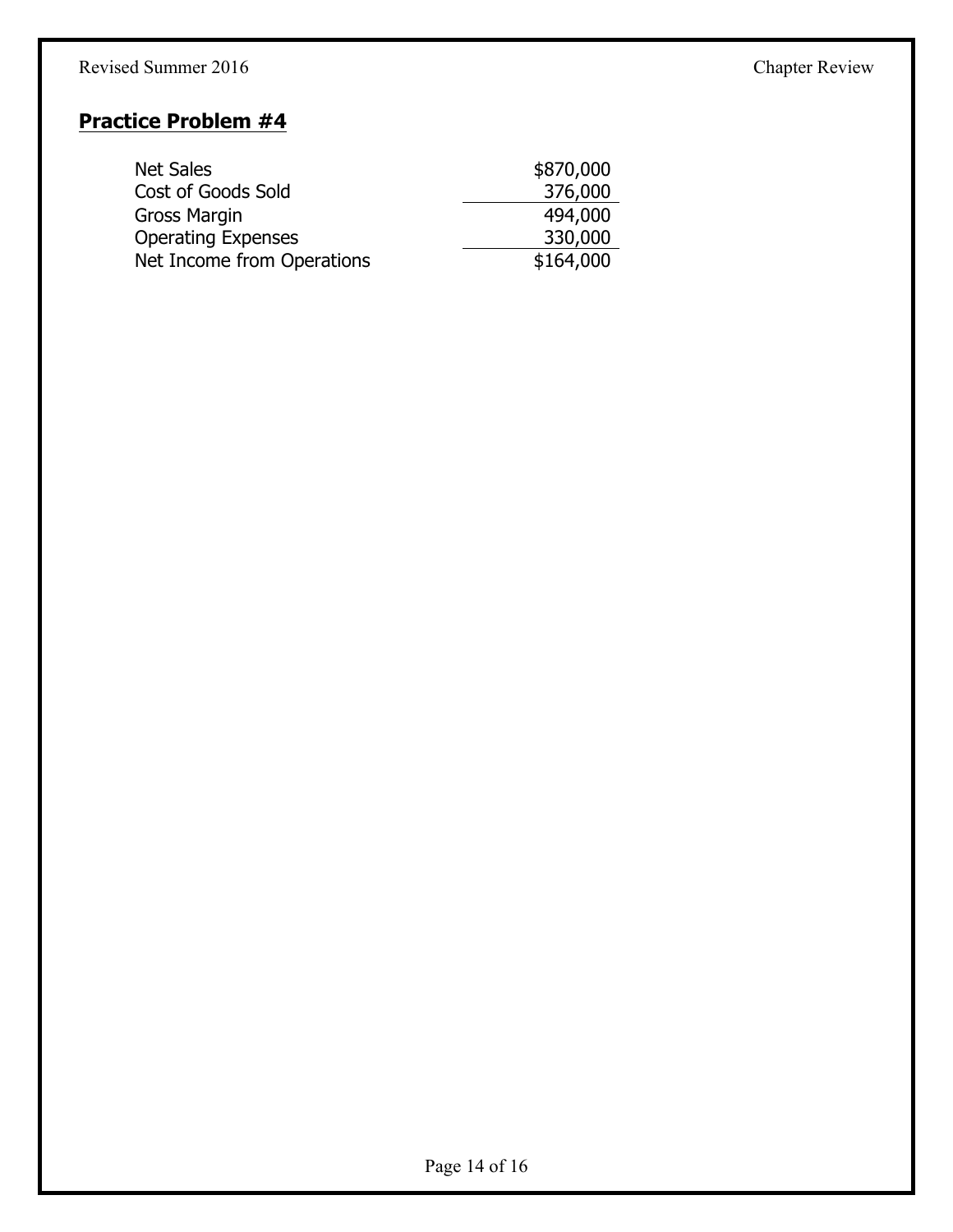### **Solutions to True / False Problems**

- 1. True
- 2. False operating expenses are classified as either selling expenses or administrative expenses
- 3. False these are operating expenses
- 4. True
- 5. True
- 6. True
- 7. False comprehensive income includes gains and losses not included elsewhere on the income statement
- 8. True
- 9. True
- 10. False sales revenue minus cost of goods sold equals gross profit.